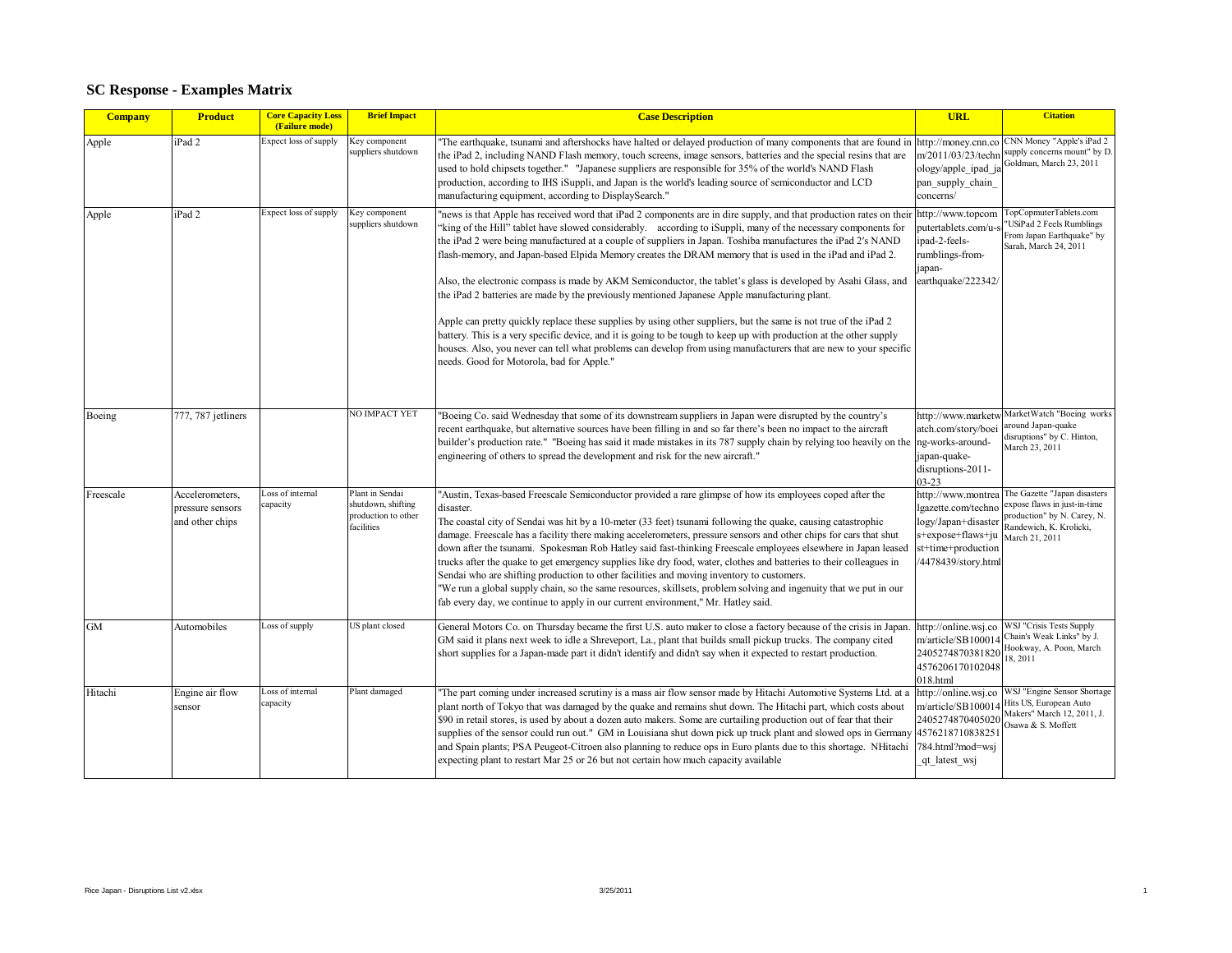| <b>Company</b> | <b>Product</b>                | <b>Core Capacity Loss</b><br>(Failure mode) | <b>Brief Impact</b>                                                                                                   | <b>Case Description</b>                                                                                                                                                                                                                                                                                                                                                                                                                                                                                                                                                                                                   | <b>URL</b>                                                                                                      | <b>Citation</b>                                                                                                                                                          |
|----------------|-------------------------------|---------------------------------------------|-----------------------------------------------------------------------------------------------------------------------|---------------------------------------------------------------------------------------------------------------------------------------------------------------------------------------------------------------------------------------------------------------------------------------------------------------------------------------------------------------------------------------------------------------------------------------------------------------------------------------------------------------------------------------------------------------------------------------------------------------------------|-----------------------------------------------------------------------------------------------------------------|--------------------------------------------------------------------------------------------------------------------------------------------------------------------------|
| Hitachi        | Engine air flow<br>sensor     | oss of internal<br>operations               | Plants still down                                                                                                     | "Hitachi is trying to resume shipments of its airflow sensors as quickly as possible. Tadashi Hisanaga, a Hitachi<br>Group spokesman, said the company expected the two plants that make the airflow sensor to be "up and running"<br>by Friday or Saturday."<br>The structural damage — some broken steps, pipes and ducts knocked out of place — was marginal, he said.<br>However, the precision manufacturing equipment used to make chips was bounced around, requiring days of<br>tweaking to come back on line.<br>"That's what takes time," he said. "This stuff has to be realigned and tested.""                | ittp://www.nytimes<br>com/2011/03/25/bu<br>siness/global/25aut<br>o.html?_r=1&partn<br>er=rss&emc=rss           | NYT "Disruptions Spread in<br>Global Carmaking: Toyota,<br><b>Struggling With Part</b><br>Shortages, to Restart Car<br>Lines" by N. Bunkley, D.<br>Jolly, March 24, 2011 |
| Honda          |                               | Loss of internal<br>capacity                | Closed 3 component &<br>2 assembly plants;<br>expect to lose 16500<br>units; lost contact with<br>44 of 113 suppliers | Closed engine, transmission and chassis plant and two finished product plants making CR-V Accord, US Fit,<br>Acura RL and TSX, Japan Fit, Civic, Civic Hybrid, Insight and Honda CR-Z; expect to lose 16500 units of<br>production up thru March 20; lost contact with 44 of 113 suppliers in the area affected by tsunami and quake                                                                                                                                                                                                                                                                                      |                                                                                                                 | Earthquake Shakes Global<br>Supply Chain, Automotive<br>Logistic News 16-22 March<br>2011                                                                                |
| Honda          | Finished vehicles             | Loss of supply                              | Dependent on 10<br>suppliers located in<br>radiation zone                                                             | "A major problem for all the automakers is ensuring a reliable supply of parts from Japanese component makers.<br>Honda gets parts from 10 suppliers located in the radiation zone around the stricken Fukushima Daiichi nuclear<br>plant." "Honda Motor announced Thursday that it would extend the closure of automobile assembly plants at its<br>Sayama and Suzuka factories until at least April 3, and that the decision on whether to resume production would<br>be "based on the status of the recovery of Japanese society as a whole as well as the supply of parts." "                                         | http://www.nytimes<br>com/2011/03/25/bu<br>siness/global/25aut<br>$ohtml$ ? $r=1$ & partn<br>er=rss&emc=rss     | NYT "Disruptions Spread in<br>Global Carmaking: Toyota,<br><b>Struggling With Part</b><br>Shortages, to Restart Car<br>Lines" by N. Bunkley, D.<br>Jolly, March 24, 2011 |
| Kikoman        | Soy sauce, seaweed.<br>wasabi | Loss of internal<br>capacity                | Impacting buyers in<br>sreal which purchases<br>85% of soy sauce<br>supply from Kikoman                               | Israel relies on a particular type of soy sauce – Kikoman – and that one of the company's manufacturing plants in<br>Japan was damaged. Israel has already seen delays in delivery, according to Dudi Afriat of the Rakuto Kasei<br>company, which imports the Kikkoman soy sauce<br>Israel is particularly reliant on Kikoman – the brand makes up 85% of the soy sauce in the country.<br>Seaweed and wasabi may also be affected, although not sushi rice, which comes to Israel from California. Israel's<br>supply of sushi rolling mats and chopsticks are made in China and tempura is imported from South Korean. | http://israelity.com<br>2011/03/19/post-<br>earthquake-will-<br>israel-suffer-a-sushi<br>shortage/              | 21C Israelity "Post<br>earthquake: Will Israel suffer<br>a sushi shortage?" by B. Blum,<br>March 19, 2011                                                                |
| Mazda          |                               | Loss of supply                              | 2 plants closed for 1<br>week                                                                                         | Plants not affected, but suppliers have been affected and co suspended ops at 2 plants for entire week                                                                                                                                                                                                                                                                                                                                                                                                                                                                                                                    |                                                                                                                 | Earthquake Shakes Global<br>Supply Chain, Automotive<br>Logistic News 16-22 March<br>2011                                                                                |
| Mazda          | Automotive parts              | Loss of supply                              |                                                                                                                       | "Also on Thursday, Mazda suspended production at a parts plant, and Honda said it was keeping two of its<br>Japanese plants closed until early April."                                                                                                                                                                                                                                                                                                                                                                                                                                                                    | ittp://www.nytimes<br>com/2011/03/25/bu<br>siness/global/25aut<br>o.html? r=1&partn<br>er=rss&emc=rss           | NYT "Disruptions Spread in<br>Global Carmaking: Toyota,<br>Struggling With Part<br>Shortages, to Restart Car<br>Lines" by N. Bunkley, D.<br>Jolly, March 24, 2011        |
| Mitsubishi     |                               |                                             | NO LOSS (YET)                                                                                                         | 3 production hubs not yet affected                                                                                                                                                                                                                                                                                                                                                                                                                                                                                                                                                                                        |                                                                                                                 | Earthquake Shakes Global<br>Supply Chain, Automotive<br>Logistic News 16-22 March<br>2011                                                                                |
| Nikon          | <b>SLR</b> cameras            |                                             | Plant closed                                                                                                          | Only Nikon plant making SLR cameras suspended ops                                                                                                                                                                                                                                                                                                                                                                                                                                                                                                                                                                         | ttp://www.cbc.ca/i<br>ews/world/story/20<br>11/03/16/f-japan-<br>quake-affect-on-<br>consumer-<br>products.html | CBSNews: World "Quake<br>hampers prouction of cars,<br>gadgets" March 16, 2011                                                                                           |
| Nissan         | Vehicle assembly              |                                             | Closed 6 factories                                                                                                    | Plan to restart 6 factories 3-22-11 and assembly op on 3-24-11                                                                                                                                                                                                                                                                                                                                                                                                                                                                                                                                                            |                                                                                                                 | Sony, Nissan Plan to Resume<br>Operatoins at Factories Idled<br>by Earthquake, Bloomberg, 3-<br>21-11, by M. Yasu and Y.<br>Hagiwara                                     |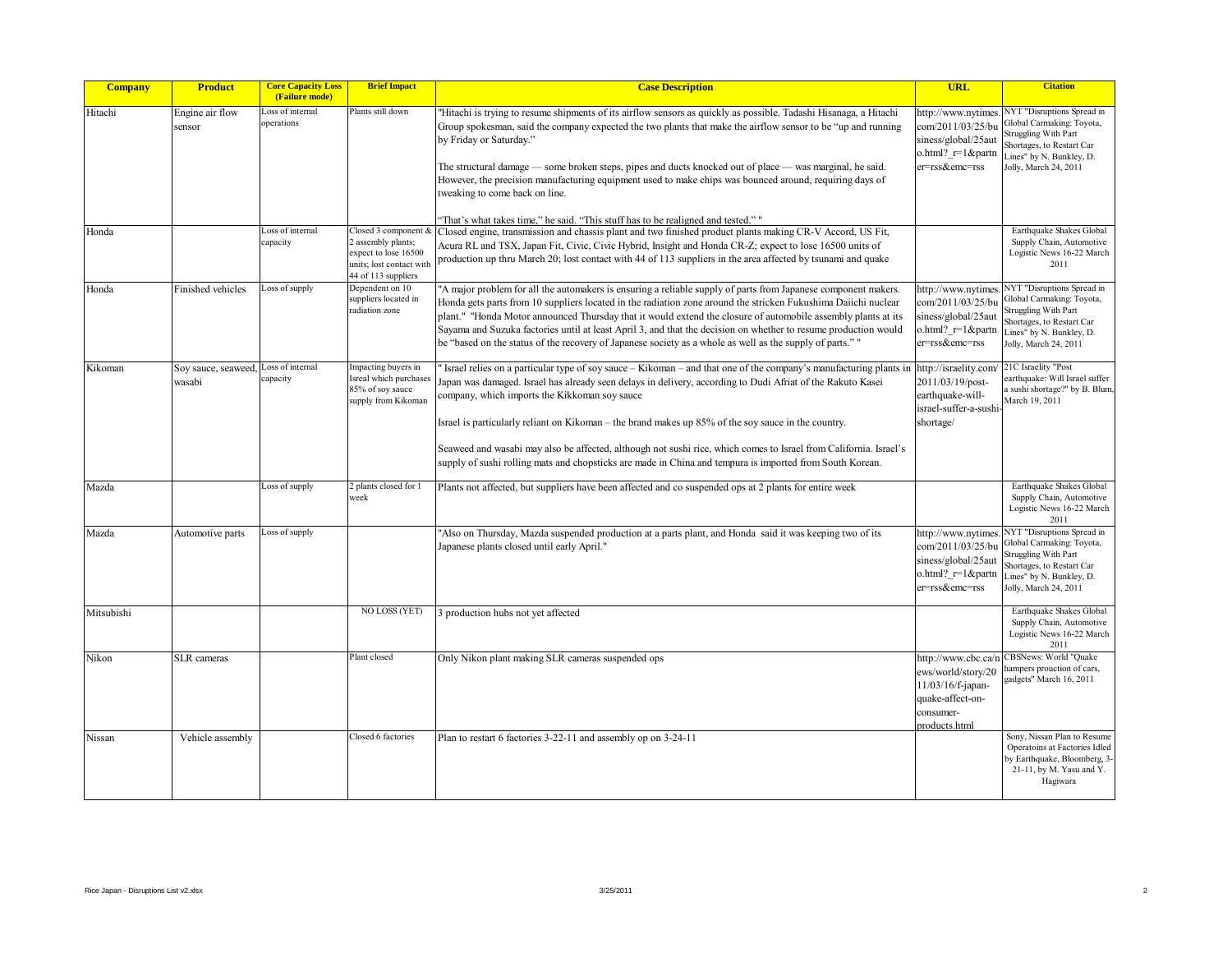| <b>Company</b>          | <b>Product</b>                    | <b>Core Capacity Loss</b><br>(Failure mode)                             | <b>Brief Impact</b>                                        | <b>Case Description</b>                                                                                                                                                                                                                                                                                                                                                                                                                                                                                                                                                                                                                                                                                                                                                                                                                                                                                         | <b>URL</b>                                                                                               | <b>Citation</b>                                                                                                                                                          |
|-------------------------|-----------------------------------|-------------------------------------------------------------------------|------------------------------------------------------------|-----------------------------------------------------------------------------------------------------------------------------------------------------------------------------------------------------------------------------------------------------------------------------------------------------------------------------------------------------------------------------------------------------------------------------------------------------------------------------------------------------------------------------------------------------------------------------------------------------------------------------------------------------------------------------------------------------------------------------------------------------------------------------------------------------------------------------------------------------------------------------------------------------------------|----------------------------------------------------------------------------------------------------------|--------------------------------------------------------------------------------------------------------------------------------------------------------------------------|
| Nissan                  | Engine factory                    | Loss of internal<br>capacity (due to<br>destruction, utility<br>outage) | Facilities closed                                          | Lack water, electricity and gas to operate. Considering sending engines from Tennesee plant to Japan                                                                                                                                                                                                                                                                                                                                                                                                                                                                                                                                                                                                                                                                                                                                                                                                            |                                                                                                          | Sony, Nissan Plan to Resume<br>Operatoins at Factories Idled<br>by Earthquake, Bloomberg, 3-<br>21-11, by M. Yasu and Y.<br>Hagiwara                                     |
| Nissan                  |                                   | oss of supply; Loss o<br>internal capacity                              | Finished inventory<br>damaged, 2300<br>vehicles            | All plants in Japan hit by aftershocks, some able to repair damage but parts from suppliers limiting ops. Finished<br>inventory damaged, 2300 during tsunami                                                                                                                                                                                                                                                                                                                                                                                                                                                                                                                                                                                                                                                                                                                                                    |                                                                                                          | Earthquake Shakes Global<br>Supply Chain, Automotive<br>Logistic News 16-22 March<br>2011                                                                                |
| Nissan                  | Automobiles                       |                                                                         |                                                            | "Nissan Motor Co.'s (7201.TO) chief executive says about 40 auto parts suppliers in Japan are still suffering<br>effects from the March 11 earthquake and tsunami, and subsequent damage to nuclear reactors and transportation<br>lines, complicating efforts by vehicle manufacturers to resume production." Nissan is considering sending engines<br>from US plant (Tennessee)                                                                                                                                                                                                                                                                                                                                                                                                                                                                                                                               | http://online.wsj.co<br>m/article/BT-CO-<br>20110323-<br>711049.html?mod=<br>wsj qt latest wsj           | WSJ "Nissan CEO: Japan<br>Parts Suppliers Reeling From<br>Quake - Bloomberg", March<br>23, 2011                                                                          |
| Nissan                  | Engine plant,<br>finished vehicle | Loss of internal<br>operations, loss of<br>supply                       | Plants closed                                              | The company's Iwaki engine factory — damaged in the quake and located just outside the official safety zone<br>around the Fukushima Daiichi nuclear plant — remains closed. That is creating ripple effects throughout Nissan's<br>production system. Last week, a top executive said the company was considering the unprecedented step of<br>shipping V6 engines made at its factory in Decherd, Tenn., to Japan to replace the lost production." "Nissan and<br>other automakers also needed to worry about the loss of a crucial microprocessing unit made by Renesas<br>Technology. The unit is an essential element in the drive train, a part for which there doesn't seem to be any<br>alternative.<br>Renesas said Thursday that it had temporarily shut its facility in Naka, where the part is made and was assessing<br>the status of the clean rooms at the facility."                             | http://www.nytimes<br>com/2011/03/25/bu<br>siness/global/25aut<br>o.html? $r=1$ &partn<br>er=rss&emc=rss | NYT "Disruptions Spread in<br>Global Carmaking: Toyota,<br><b>Struggling With Part</b><br>Shortages, to Restart Car<br>Lines" by N. Bunkley, D.<br>Jolly, March 24, 2011 |
| ON Semiconductor        | Semiconductors                    | Potential loss of<br>internal operations (due<br>to utility failure)    |                                                            | Main plants not significantly affected. "However, infrastructure services such as fuel, electricity, gases, water,<br>chemicals and logistics to ON Semiconductor's factories and those of its customers and suppliers in Japan have<br>nevertheless been impacted by the consequences of the earthquake and tsunami. Based on currently available<br>information, this infrastructure disruption is now expected to result in a temporary shutdown of operations at the<br>company's Aizu and Gunma facilities until services can be reliably restored. The potential for intermittent supply<br>of these services may cause temporary production disruptions at other locations as well."                                                                                                                                                                                                                     |                                                                                                          | Business Standard, March 19,<br>2011 "Update on Impact to<br>ON Semiconductor from<br>Japan Earthquake"                                                                  |
| Ports in Japan          |                                   | Loss of supply                                                          | Est cost of port<br>closures \$3.4B                        | Some congestion at Tokyo, Yokohama due to shortages of fuel and trucks stranding incoming containers.<br>"According to one estimate port closures have already cost the Japanese economy over \$3.4bn."                                                                                                                                                                                                                                                                                                                                                                                                                                                                                                                                                                                                                                                                                                         |                                                                                                          | IFW "Japan: the logisticsl<br>crisis deepens" by M. King,<br>March 18, 2011                                                                                              |
| Powerchip<br>Technology | <b>DRAM</b>                       | Loss of supply                                                          | Force co to redesign<br>product to use available<br>supply | Note - Powerchip considering redesigning its material supply needs to continue producing as a work around the<br>supply shortage. "Taiwan-based DRAM maker Powerchip Technology reportedly is considering adopting epitaxial<br>wafers if supplies of wafers by major producers such as Shin-Etsu Handotai remain disrupted for a prolonged<br>period of time, according to industry sources. Epi-wafers are produced in wafer diameters up to 8-inch, which<br>means that Powerchip would have to switch back to above-50nm processes to make DRAM chips. In response,<br>Powerchip only said that the company will revise its production and sales plans to counter the potential impact of<br>Japan's earthquake on its supply chain."                                                                                                                                                                       |                                                                                                          | Digitimes, March 17, 2011<br>"Powerchip considers using<br>epi wafers if Japan suply<br>squeezes" by J. Lien & J.<br>Shen                                                |
| Oualcomm                | Semiconductors                    |                                                                         |                                                            | No problem anticipated. "It said that it had carried out a review of its extended semiconductor supply chain and<br>did not "foresee any significant impact in our ability to supply product to our customers due to the events in<br>Japan." It added that the company had "multiple, geographically diverse sources for supply as well as production<br>processes specifically designed to enable us to mitigate disruptions in our supply chain." And it continued with its<br>reassurance, saying the availability of Bismaleimide Triazine (BT) resin is OK, the stuff it uses, either BT-based or<br>epoxy-based laminate materials, in its chipset packages. "To account for any potential disruption in BT supply, we<br>believe our use of buffer stock and adjustments to our near term material mix will enable us to mitigate potential<br>supply disruptions to our customer base," it concluded." | http://www.techeve.<br>net/business/compa<br>nies-rush-to-taiwan-<br>to-fill-supply-boots                | TechEye.net "Companies rush<br>to Taiwan to full supply<br>boots" by A. Petrou, March<br>17, 2011                                                                        |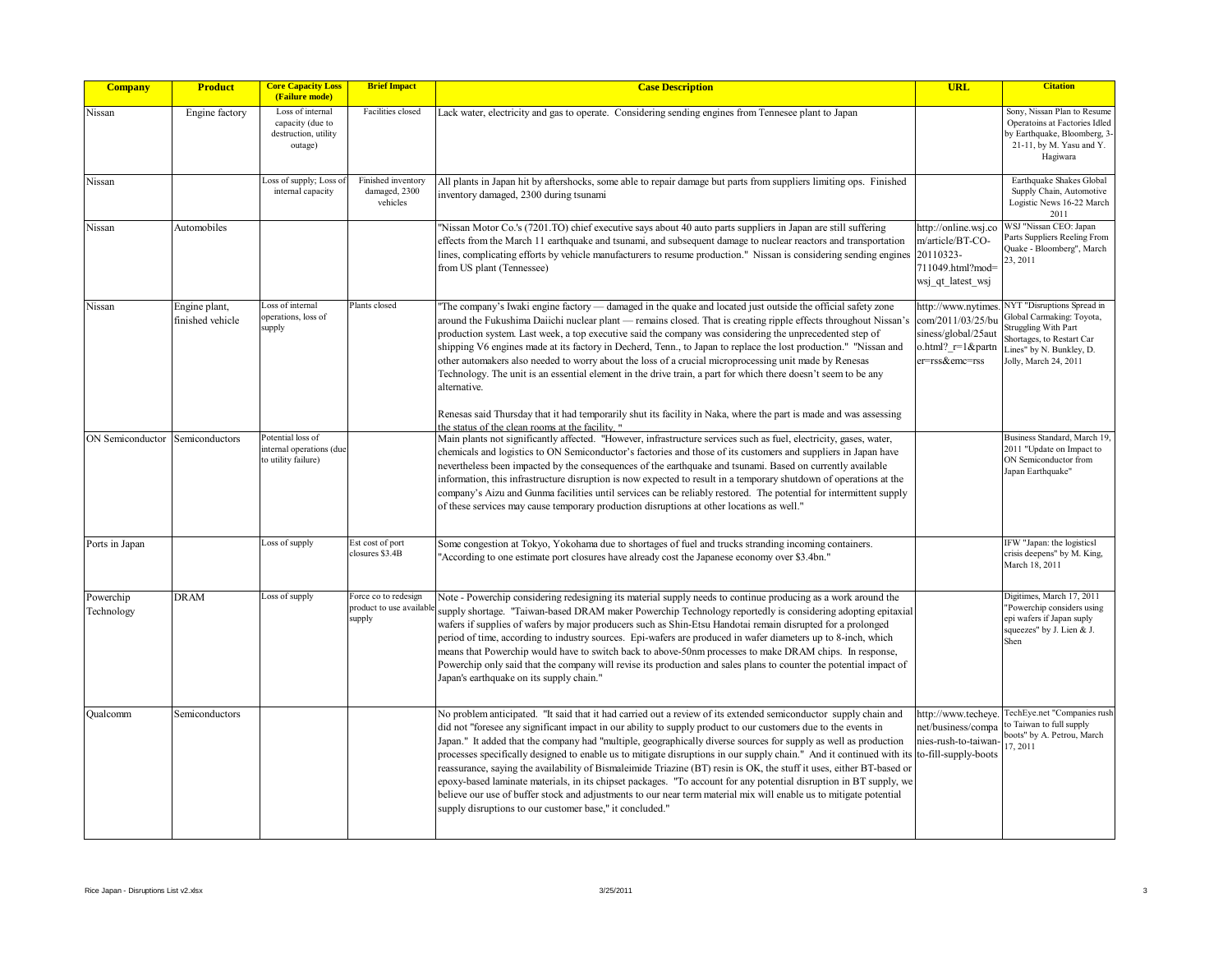| <b>Company</b>                    | <b>Product</b>                                                       | <b>Core Capacity Loss</b><br>(Failure mode)                                            | <b>Brief Impact</b>                                                                                   | <b>Case Description</b>                                                                                                                                                                                                                                                                                                                                                                                                       | <b>URL</b>                                                                                                                                                  | <b>Citation</b>                                                                                                                                                   |
|-----------------------------------|----------------------------------------------------------------------|----------------------------------------------------------------------------------------|-------------------------------------------------------------------------------------------------------|-------------------------------------------------------------------------------------------------------------------------------------------------------------------------------------------------------------------------------------------------------------------------------------------------------------------------------------------------------------------------------------------------------------------------------|-------------------------------------------------------------------------------------------------------------------------------------------------------------|-------------------------------------------------------------------------------------------------------------------------------------------------------------------|
| Renesas                           | Drive train<br>microprocessor                                        | Loss of internal<br>capacity (clean room<br>down)                                      | acility closed                                                                                        | "Nissan and other automakers also needed to worry about the loss of a crucial microprocessing unit made by<br>Renesas Technology. The unit is an essential element in the drive train, a part for which there doesn't seem to be<br>any alternative.<br>Renesas said Thursday that it had temporarily shut its facility in Naka, where the part is made and was assessing<br>the status of the clean rooms at the facility. " | http://www.nytimes<br>com/2011/03/25/bu<br>siness/global/25aut<br>o.html? $r=1$ & partn<br>er=rss&emc=rss                                                   | NYT "Disruptions Spread in<br>Global Carmaking: Toyota,<br>Struggling With Part<br>Shortages, to Restart Car<br>Lines" by N. Bunkley, D.<br>Jolly, March 24, 2011 |
| Shin-Etsu Chemical Silicon wafers |                                                                      | Loss of internal<br>capacity                                                           | Worlder's largest make<br>of silicon wafers<br>disrupted; 57% of<br>world's wafers come<br>from Japan | "Shin-Etsu Chemical, the world's leading maker of silicon wafers, and chip maker Texas Instruments have also<br>reported that quake damage has hurt production. Japan produces 57% of the world's wafers and around 20% of its<br>semiconductors."                                                                                                                                                                            | http://www.montrea<br>lgazette.com/techno<br>logy/Japan+disaster<br>s+expose+flaws+ju<br>st+time+production<br>/4478439/story.html                          | The Gazette "Japan disasters<br>expose flaws in just-in-time<br>production" by N. Carey, N.<br>Randewich, K. Krolicki,<br>March 21, 2011                          |
| Sony                              | Rechargeable<br>batteries, DVD, Blu-<br>ray discs, semicon<br>lasers |                                                                                        | Closed 10 factories                                                                                   | Had to stop 10 factories. Plan to restart battery plant on March 22. May restart DVD factory in Ibaraki prefecture<br>within week (as of 3-21-11). Battery plant in Tochigi prefecture (Nothern Japan), DVD mfg plant in Ibaraki,<br>Miyagi prefecture (4 plants making Blu-ray discs, semiconductor lasers), Fukushima prefecture (two plants making<br>rechargeable batteries)                                              |                                                                                                                                                             | Sony, Nissan Plan to Resume<br>Operatoins at Factories Idled<br>by Earthquake, Bloomberg, 3-<br>21-11, by M. Yasu and Y.<br>Hagiwara                              |
| Sony                              | Tagajo City,<br>Miyago                                               | Loss of internal<br>capacity (due to<br>destruction, utility<br>outage)                | Facilities closed                                                                                     | Lost power, plant covered in rubble and mud                                                                                                                                                                                                                                                                                                                                                                                   |                                                                                                                                                             | Sony, Nissan Plan to Resume<br>Operatoins at Factories Idled<br>by Earthquake, Bloomberg, 3-<br>21-11, by M. Yasu and Y.<br>Hagiwara                              |
| Sony & Hitachi                    | <b>Batteries</b>                                                     | Loss of internal<br>capacity                                                           | Plants closed                                                                                         | Both shut down battery plants in the area of the quake/tsunami, note about the area - "world's production"<br>ecosystem for lithium ion batteries used in notebooks are not only located in Japan, but many are in areas affected<br>by the quake or within the evacuation radius of the troubled nuclear power plant there."                                                                                                 | http://news.cnet.co<br>m/8301-1001 3-<br>20044042-92.html                                                                                                   | <b>CNET News Business Tech,</b><br>March 16, 2011 "How quake<br>is disrupting supply of<br>batteries, LCD displays"                                               |
| Sony & Hitachi                    | LCD & LCD<br>materials                                               | Loss of internal<br>capacity                                                           | Production ops<br>affected, not reliable<br>enough to produce                                         | Both have plants in the quake/tsunami area and both plants affected. "Between them, the two companies produce<br>90 percent of the world's supply of Anisotropic Conductive Film, an interconnect material that'material that's<br>widely used in LCD panels." Production ops will also be affected by inconsistent power, LCD ops very sensitive<br>to power fluctuations                                                    | http://news.cnet.co<br>m/8301-1001 3-<br>20044042-92.html                                                                                                   | <b>CNET News Business Tech,</b><br>March 16, 2011 "How quake<br>is disrupting supply of<br>batteries, LCD displays"                                               |
| Toyota                            | finished vehicles;<br>Yaris, Scion xB and<br>Scion xD                | Loss of internal<br>capacity (assembly<br>plant); loss of supply<br>(parts for US ops) | 3 day shutdowns<br>across all TMC<br>plants. Expected<br>loss of 95,000<br>vehicles.                  | Initially announced 3 day shutdowns across all TMC plants. Exceeded. Expected loss of 95,000 vehicles.<br>Reduced OT in US due to part shortage for the 20% sourced from Japan. All TMC models in US and Japan<br>expected to be impactedm not EU tho.                                                                                                                                                                        |                                                                                                                                                             | Earthquake Shakes Global<br>Supply Chain, Automotive<br>Logistic News 16-22 March<br>2011                                                                         |
| Toyota                            | Prius V                                                              |                                                                                        | All ops suspended in<br>Japan, est loss of<br>140,000 vehicles                                        | The world's largest automaker has suspended all assembly operations in Japan since March 14 because some<br>suppliers can't deliver necessary parts. That production will last at least through this coming weekend. The halt in<br>production has resulted in a loss of 140,000 vehicles."  "Toyota dealers said last week they had about 40 days'<br>supply of Priuses at the end of February."                             | http://www.freep.co<br>m/article/20110323<br>BUSINESS01/1103<br>23017/0/FEATURE<br>S08/Toyota-delays-<br>Japan-launch-Prius-<br>minivan?odyssey=n<br>avhead | Detroit Free Press "Toyota<br>delays Japan launch of Prius<br>minivan" by G. Gardner,<br>March 23, 2011                                                           |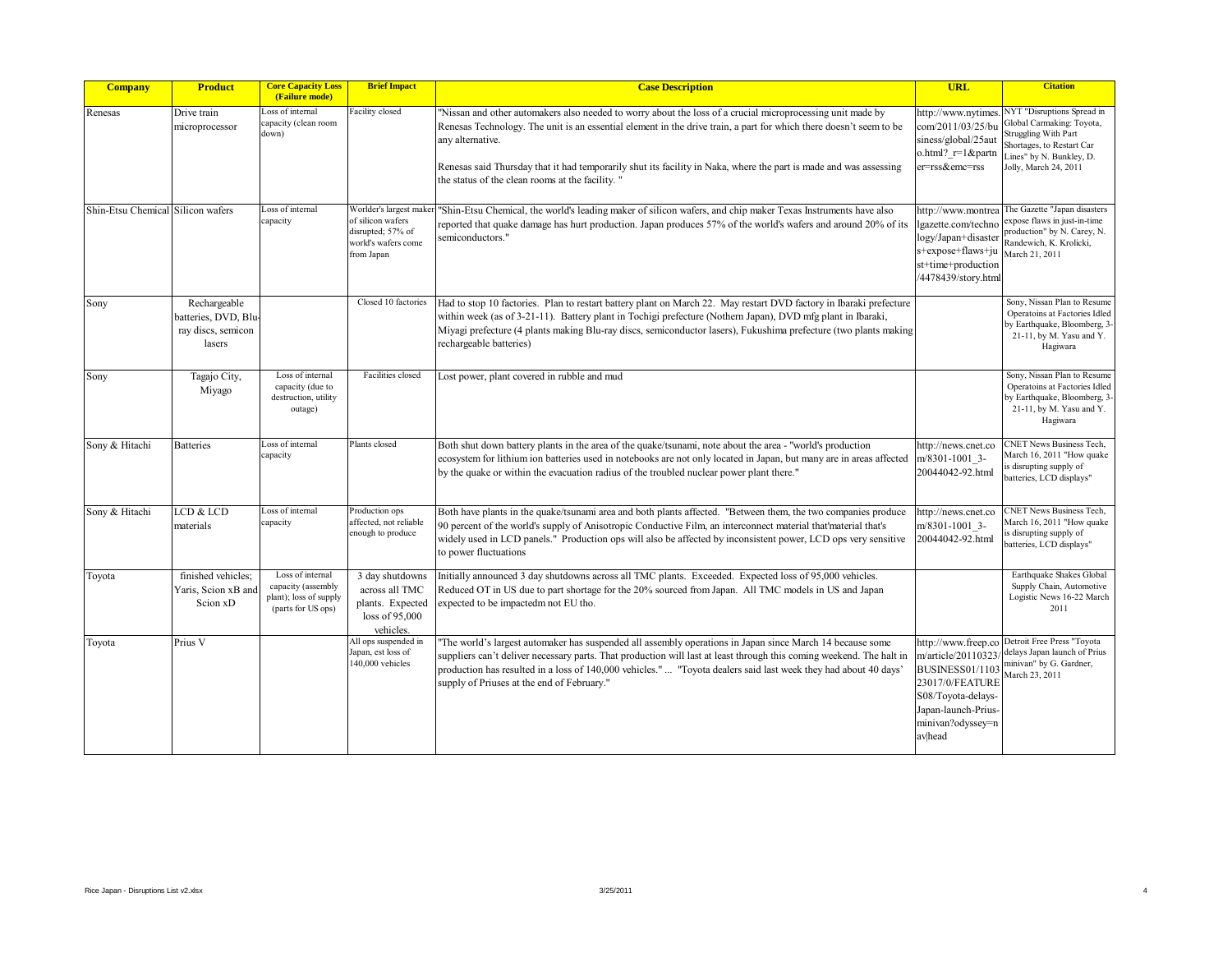| <b>Company</b>  | <b>Product</b>                        | <b>Core Capacity Loss</b><br>(Failure mode)  | <b>Brief Impact</b>                                                          | <b>Case Description</b>                                                                                                                                                                                                                                                                                                                                                                                                                                                                                                                                                                                                                                                                                                                                                                                                                                                                                                                                                                                                                                                                                                                                                                                                                                                                                                                                                                                                                                                                                                                                                                                                                                | <b>URL</b>                                                                                               | <b>Citation</b>                                                                                                                                                   |
|-----------------|---------------------------------------|----------------------------------------------|------------------------------------------------------------------------------|--------------------------------------------------------------------------------------------------------------------------------------------------------------------------------------------------------------------------------------------------------------------------------------------------------------------------------------------------------------------------------------------------------------------------------------------------------------------------------------------------------------------------------------------------------------------------------------------------------------------------------------------------------------------------------------------------------------------------------------------------------------------------------------------------------------------------------------------------------------------------------------------------------------------------------------------------------------------------------------------------------------------------------------------------------------------------------------------------------------------------------------------------------------------------------------------------------------------------------------------------------------------------------------------------------------------------------------------------------------------------------------------------------------------------------------------------------------------------------------------------------------------------------------------------------------------------------------------------------------------------------------------------------|----------------------------------------------------------------------------------------------------------|-------------------------------------------------------------------------------------------------------------------------------------------------------------------|
| Toyota          | Finished vehicles                     | Loss of internal<br>capacity, loss of supply |                                                                              | "At least half of Japan's auto production will still be shuttered by early May, a leading research firm, IHS<br>Automotive, predicted Thursday. And because so many other auto plants around the world are dependent on parts<br>from Japan, about one-third of vehicle production globally is expected to grind to a halt during that time." Now<br>having difficulty restarting because of lack of part supply. "IHS projects that as many as five million cars<br>worldwide will not be built, out of about 72 million that analysts had expected to be sold this year. Already,<br>automakers have been unable to make 320,000 vehicles that they had planned to produce since the March 11<br>earthquake and tsunami." "Currently, 13 percent of the world's automotive production is out of commission, IHS<br>said." "The automakers "have established 'war rooms' to monitor the situation and do not expect an 'all clear' for<br>some time," Brian A. Johnson, an analyst with Barclays Capital, wrote in a note to clients Thursday." Toyota<br>changing its restart plans on a daily basis. "The company closed 18 Japanese assembly plants after the quake, as<br>well as seven facilities that make parts and engines. It is delaying the introduction in Japan of a new Prius wagon<br>that was to go on sale in April, though it has not said whether the United States version of that model, scheduled to<br>arrive this summer as the Prius V, would be affected. On Wednesday, Toyota told its workers in North America<br>that it expected to halt production at one or more plants because of shortages of Japanese-made parts." | http://www.nytime<br>com/2011/03/25/bu<br>siness/global/25aut<br>o.html? $r=1$ & partn<br>er=rss&emc=rss | NYT "Disruptions Spread in<br>Global Carmaking: Toyota,<br>Struggling With Part<br>Shortages, to Restart Car<br>Lines" by N. Bunkley, D.<br>Jolly, March 24, 2011 |
|                 | Toyota Boshoku Co Auto-parts supplier |                                              | Plants idled,<br>waiting for Toyota<br>to restart. Facilities<br>not damaged | Plants idled, waiting for Toyota to restart. Facilities not damaged                                                                                                                                                                                                                                                                                                                                                                                                                                                                                                                                                                                                                                                                                                                                                                                                                                                                                                                                                                                                                                                                                                                                                                                                                                                                                                                                                                                                                                                                                                                                                                                    |                                                                                                          | Sony, Nissan Plan to Resume<br>Operatoins at Factories Idled<br>by Earthquake, Bloomberg, 3-<br>21-11, by M. Yasu and Y.<br>Hagiwara                              |
| Toyota Motor Co |                                       |                                              | 21 plants idled.                                                             | 21 plants idled.                                                                                                                                                                                                                                                                                                                                                                                                                                                                                                                                                                                                                                                                                                                                                                                                                                                                                                                                                                                                                                                                                                                                                                                                                                                                                                                                                                                                                                                                                                                                                                                                                                       |                                                                                                          | Sony, Nissan Plan to Resume<br>Operatoins at Factories Idled<br>by Earthquake, Bloomberg, 3-<br>21-11, by M. Yasu and Y.<br>Hagiwara                              |
| Wafer mfrs      | Silicon wafers                        |                                              |                                                                              | "Chipmakers around the world will only have an estimated silicon wafer stock of around four to five months if<br>Japanese suppliers fail to get their production lines moving again, a Merrill Lynch analyst has warned. Another<br>analyst has told TechEye that the situation is the "inevitable outcome of stupidity." Dan Heyler, an analyst at<br>Merrill Lynch, said the supply shortage will occur in May as Japanese manufacturers fill 60-70 percent of this<br>industry and the shortage will affect sales revenue of chipmakers in the second quarter. He warned that even big<br>companies such as Taiwan Semiconductor Manufacturing Co (TSMC) has around 30 days of net inventory left.<br>However, although Malcolm Penn, top analyst at Future Horizons showed sympathy for the Japanese tragedy, he<br>said the shortage was the fault of CEOs who had cut inventory, supply chain, stocks and buffers as much as they<br>could. He told TechEye: "This was the inevitable outcome of stupidity. The whole thing has been stretched back<br>as much as possible so that as soon as an issue hit it all unravelled." Although no one knows what the full extent<br>of the problem will be, Penn said even if it stood at five percent there would be no fall back. "CEOs have literally<br>taken everything out of the supply chain, all in a bid to make the books look better. They used to be concerned<br>about the security of the business, now it's all about how good the books look. This was a disaster waiting to<br>happen."                                                                                               | http://www.techeye<br>net/chips/silicon-<br>wafer-supply-<br>disrupted-ceos-<br>accused-of-stupidity     | TechEye.net "Silicon wafer<br>supply disrupted - CEOS<br>accused os stupidity" by A.<br>Petrou, March 16, 2011                                                    |
| xJapan          |                                       |                                              | Est loss ~\$200-300B                                                         | "Japan on Wednesday released the first official estimate of the cost of damages from its triple disaster of<br>earthquake, tsunami and nuclear crisis, and the figure tops \$300 billion."                                                                                                                                                                                                                                                                                                                                                                                                                                                                                                                                                                                                                                                                                                                                                                                                                                                                                                                                                                                                                                                                                                                                                                                                                                                                                                                                                                                                                                                             | damage-300-billion-<br>concern-radiation-<br>food                                                        | http://www.advisoro AdvisorOne "Japan Damage<br>ne.com/article/japan.at \$300 Billion; concern on<br>Radiation in Food" by M.<br>Satter, March 23, 2011           |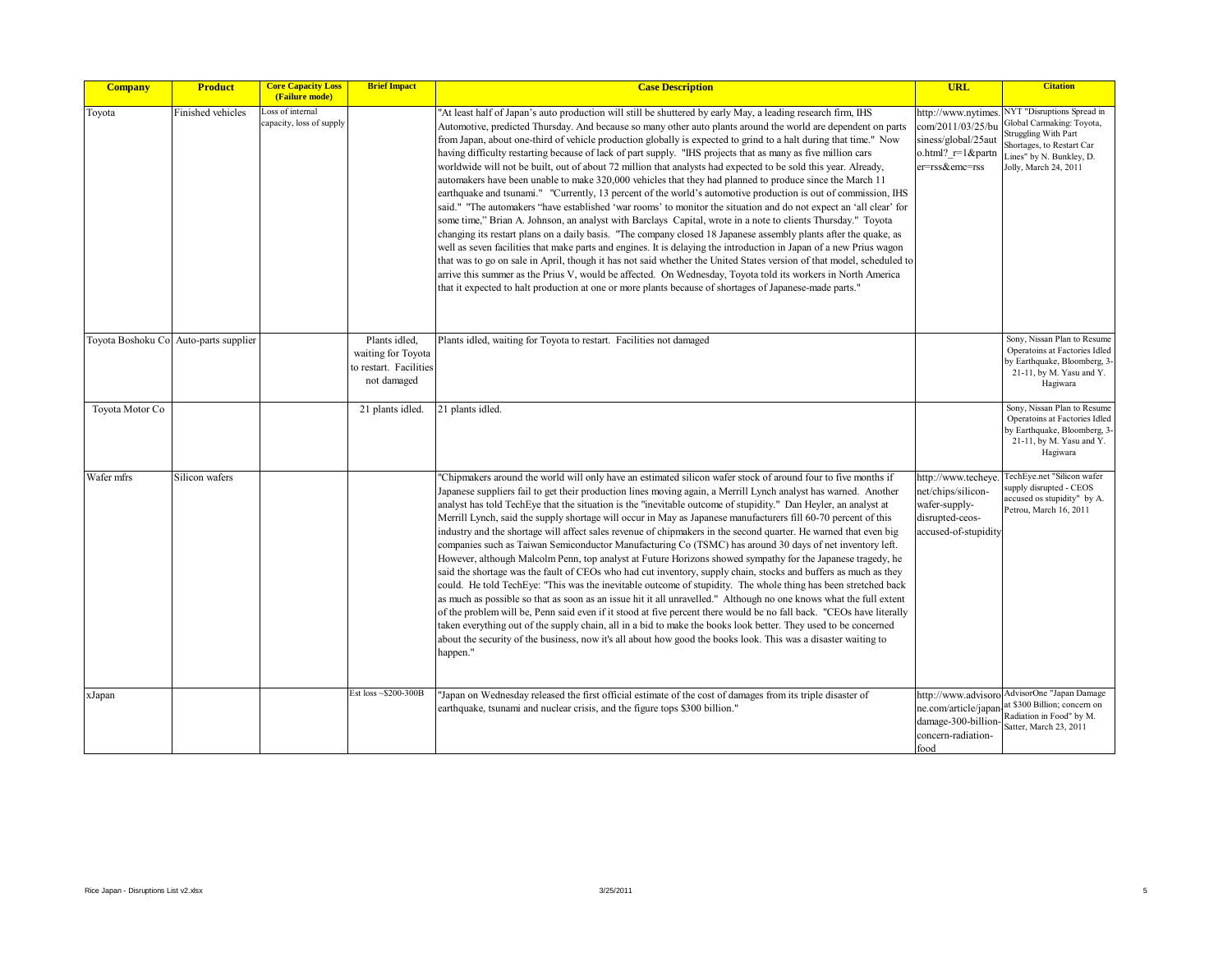| <b>Company</b> | <b>Product</b>      | <b>Core Capacity Loss</b><br>(Failure mode) | <b>Brief Impact</b> | <b>Case Description</b>                                                                                                                                                                                                                                                                                                                                                                                                                                                                                                                                                                                                                                                                                                                                                                                                                                                                                                                                                                                                                                                                                                                                                                                                                                                                                                                                                           | <b>URL</b>                                                                                                                                 | <b>Citation</b>                                                                                                 |
|----------------|---------------------|---------------------------------------------|---------------------|-----------------------------------------------------------------------------------------------------------------------------------------------------------------------------------------------------------------------------------------------------------------------------------------------------------------------------------------------------------------------------------------------------------------------------------------------------------------------------------------------------------------------------------------------------------------------------------------------------------------------------------------------------------------------------------------------------------------------------------------------------------------------------------------------------------------------------------------------------------------------------------------------------------------------------------------------------------------------------------------------------------------------------------------------------------------------------------------------------------------------------------------------------------------------------------------------------------------------------------------------------------------------------------------------------------------------------------------------------------------------------------|--------------------------------------------------------------------------------------------------------------------------------------------|-----------------------------------------------------------------------------------------------------------------|
| xJapan         |                     |                                             |                     | Japanese companies account for 40% of the world's technology component supplies. The country makes 30% of<br>the world's flash memory used in smart phones and digital cameras, and 10-15% of D-Ram memory, a key part of<br>every computer. Asahi, NH Techno and Nippon Electric Glass are three of the world's top suppliers of glass for<br>flat panels. Japanese components account for a third of the cost of Apple's iPhone. These supply chains are being<br>broken by reductions in output due to power cuts and production stoppages. Infrastructure has also been affected<br>by the crisis, especially transport, again due to fuel shortages. There are concerns about the country's ports. Chip<br>plants need large amounts of electricity and water, both of which have been badly affected. Given the complex<br>nature of these manufacturing operations, even small disruptions can reverberate for months. Honda has 113<br>suppliers around the disaster area. These will be affected to one degree or another. This disruption will have a<br>knock-on effect further affeld. There were potential supply problems at the Honda plant in Swindon, its main<br>facility in Europe. Japan is not only an exporter, but has an important internal market for cars, the third largest<br>after China and the US, which will be also affected by the crisis."     | http://www.marxist<br>com/japans-crisis-<br>shakes-the-<br>world.htm                                                                       | Marxist.com "Japan's crisis<br>shakes the world" by R.<br>Sewell, March 23, 2011                                |
| <b>d</b> apan  | Wafers, Epoxy resin |                                             |                     | An estimated 25 percent of the world's supply of raw silicon wafers has been taken off line do to infrastructure damage at two<br>facilities in the area, which could result in shortages if the factories remain idle for a prolonged period. Analysts have<br>also warned that all or nearly all of the world's supply of an epoxy resin used in many chip package substrates is<br>produced in two Mitsubishi Gas Chemical Inc. facilities that remain idle due to equipment and infrastructure<br>damage.                                                                                                                                                                                                                                                                                                                                                                                                                                                                                                                                                                                                                                                                                                                                                                                                                                                                     | http://www.eetimes.<br>com/electronics-<br>news/4214433/Anal<br>yst--Quake-impact-<br>on-IC-chain-<br>temporary                            | EETimes "Analyst: Quake<br>mpact on IC chain<br>temporary" by D. McGrath,<br>March 23, 2011                     |
| xJapan         |                     |                                             |                     | "Japan, which suffered a 9.0 magnitude earthquake and 10 meter tsunami two weeks ago, supplies about a fifth of<br>the world's semiconductors and 14 percent of all electronic equipment manufacturing, according to research firm<br>IHS iSuppli.                                                                                                                                                                                                                                                                                                                                                                                                                                                                                                                                                                                                                                                                                                                                                                                                                                                                                                                                                                                                                                                                                                                                | ttp://www.reuters.com/<br>icle/2011/03/24/us-dell-<br>IUSTRE72N6O0201103                                                                   | Reuters "Dell says no material<br>supply disruption from Japan"<br>March 24, 2011                               |
| xJapan         |                     |                                             |                     | "-The government has estimated that the cost of repairing earthquake damage to homes, commercial buildings and<br>infrastructure could be as much as 25 trillion yen (around \$300 billion). However, it would be quite wrong to<br>interpret this as an estimate of the blow to GDP, which measures economic activity rather than changes in the stock<br>of capital. Indeed, reconstruction spending will actually boost GDP. This would not of course mean that the<br>country is any better off, even in narrow economic terms: lost assets have simply been replaced and productive<br>potential is no higher than before. But it does mean that this 25 trillion yen should be seen as a potential positive<br>for the official GDP data rather than a negative. This spending would be equivalent to around 5% of one year's<br>GDP, although it would be spread over several years and the boost to overall economic activity would be partly<br>offset by reductions elsewhere [From a separate note] We suspect that the consensus is giving far too little<br>weight to the blow to confidence and activity from the nuclear crisis. Admittedly, the steeper the initial fall in<br>GDP, the sharper the rebound is mechanically likely to be. Nonetheless, the next few months may still see some<br>shockingly weak economic data. -Julian Jessop, Capital Economics | http://blogs.wsj.com<br>/economics/2011/03<br>/24/economists-<br>react-japans-unique<br>uncertain-<br>challenges/?mod=g<br>oogle news blog | WSJ "Economists React:<br>Japan's Unique, Uncertain<br>Challenges" by P. Izzo, March<br>24, 2011                |
| xJapan         | Silicon wafers      |                                             |                     | "According to a report issued this week by research firm HIS iSuppli, 25% of the global production of silicon<br>wafers, which are used to craft semiconductors, has been suspended."                                                                                                                                                                                                                                                                                                                                                                                                                                                                                                                                                                                                                                                                                                                                                                                                                                                                                                                                                                                                                                                                                                                                                                                             | irecorner.com/articl<br>e/japan-earthquake-<br>tests-global-supply-<br>chain                                                               | http://www.milliona Millionaire Corner "Japan<br>Earthquake Tests the Global<br>Supply Chain" March 23,<br>2011 |
|                |                     |                                             |                     |                                                                                                                                                                                                                                                                                                                                                                                                                                                                                                                                                                                                                                                                                                                                                                                                                                                                                                                                                                                                                                                                                                                                                                                                                                                                                                                                                                                   |                                                                                                                                            |                                                                                                                 |

## **Quotes**

"Although the full impact of the current situation on our business will take additional time to assess, Sony Ericsson anticipates disruption to its supply chain operations," the company, owned by Ericsson (ERICb.ST) and Sony Corp. (6758.T), said in a statement. "As part of our business continuity plan, we are in contact with all our key suppliers in the region and we are identifying the possible relocation of certain component manufacturi and looking at secondary sources of supply." From Reuters, March 17, 2011 "CORRECTED - Sony Ericsson sees supply chain disruption after quake"

"The company (ON Seimconductor) currently anticipates infrastructure services will improve towards the end of the first quarter. The company is identifying options to shift production to other facilities to support supply continuity for customers." from Business Standard, March 19, 2011 "Update on Impact to ON Semiconductor from Japan Earthquake"